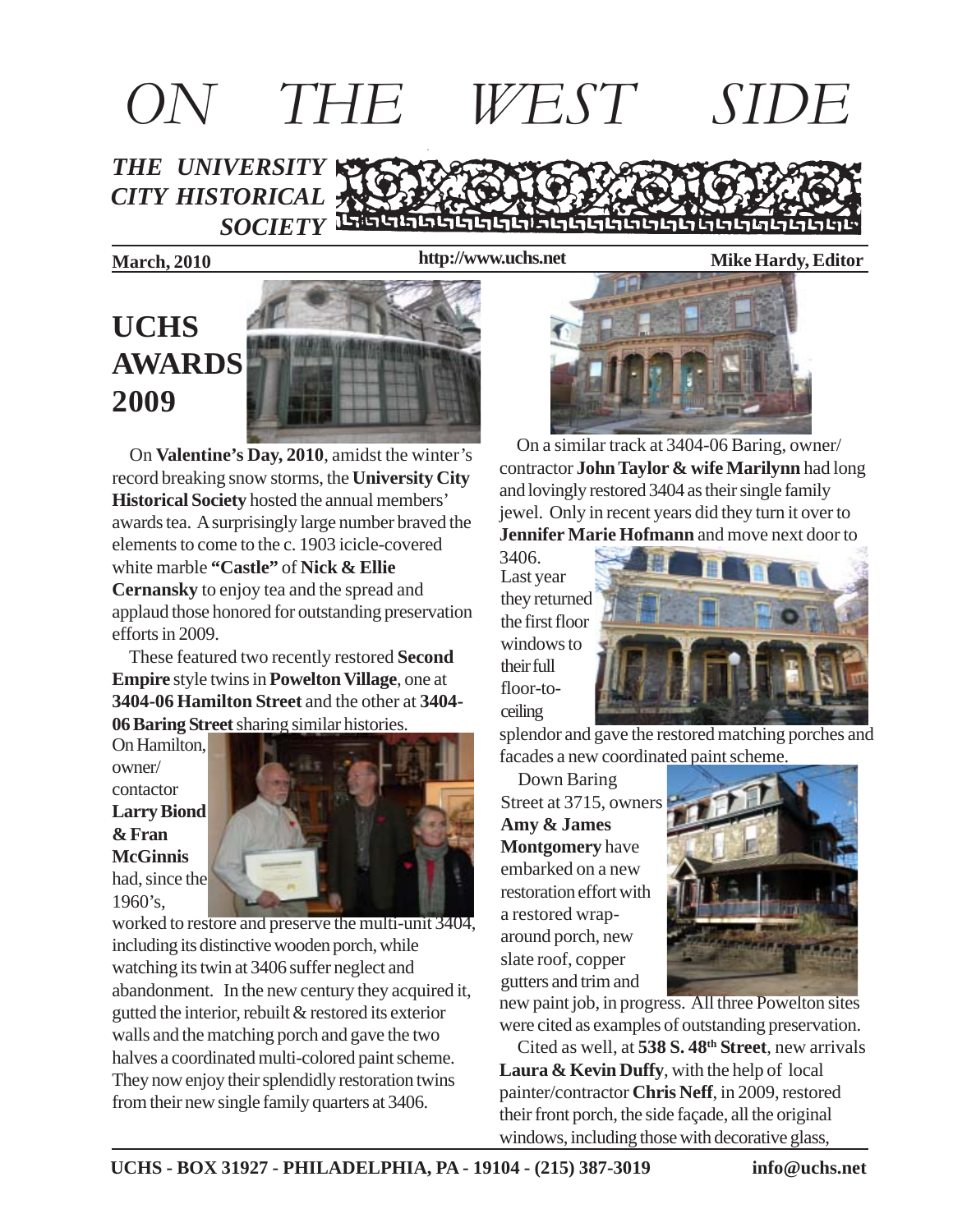installed new color coordinated storm windows and gave it all a

multicolored paint scheme. When spring and the sun return, take the



time for a stroll- or drive-by to witness the award winning results including more of Laura' efforts to landscape the side yard.



 The same suggestion can be made for taking a look at **4116 Spruce Street**, where in the last year, new owner **Mike Levin**, has restored the brownstone facades of this unusual Second Empire end-of-row apartment building with contractor **Pietro Grippaudo** (shown above with his daughter, **Sabrina**) and filled its side yard with new greenery around an uniquely large *Franklinia alatamaha* tree and a restored wrought iron fence.

 At **4317 Larchwood Avenue**, another owner/ contractor, **Jim Manasion and wife Beth**, have long been working on a complete restoration of this c.1902 row house, with a new porch rail promised for next year as have **Donald Gensler & Maria Paz Gutierrez**, who just finished restoring their side and rear facades at **1001 S. 46th Street**. Likewise at **4504 Chester Avenue, Ed & Amy Werner** restored their twin's porch, façade and windows and gave them all a multicolored paint scheme. And, even newer to the scene are contactor/owner **Brendan McAtamney & wife Jessica**, who have rehabbed the interior, restored the porch and applied a multi-colored paint scheme to **4911 Larchwood Avenue**.

 In addition to the owner residents of the homes above, owners **Melani Lamond & Brian Ratigan** and restaurateurs **Roger Harmon & Vince Whittacre** received awards for the restored



facades and windows and multicolored paint scheme applied, with help from local contractor **Rod Boston**, to a c. 1900 free standing **Classical Revival** commercial and investment rental property at **4800 Baltimore Avenue**, housing the **Gold Standard Café**.



 Two other investment properties also received historically sensitive exterior improvements, with **Robert Levy** honored for the restoration of both porches and matching multi-colored paint schemes to rehabbed **4229-31 S. 47th Street**.

And, **David Adelman** of **Campus Apartments**, received a **Preservation Initiative Award** for removing the many layers of paint applied to the brickwork faces of **4025-27 Locust Street**

 All of these projects were originally thanked and commended by UCHS for their **"Gifts to the Streets**" for historically sensitive exterior façade work and multicolored paint schemes accenting historical details or as **"Green Gifts"** for greening improvements nominated by UCHS members.

 In addition to the above, these also included: **Gifts to the Streets, 2009** - **411 N 33rd Street - David M Tilley**, exterior restoration; **313 N 34th Street - Peter Koutroubas**, exterior restoration in progress; **325 S. 43rd Street – Steve Zdancewic & Stephanie Weirich**, multicolored paint scheme; **406 S. 45th Street – Lilia Labik**, multicolored paint; **433 S. 45th Street – Arlene Caney**, multicolored paint with **Brothers United Professional Painters**; **532 S. 45th Street – Catherine Rosemurgy**, multicolored paint; **510 S. 49th Street – Katherine & Lee Dunsmore, III**,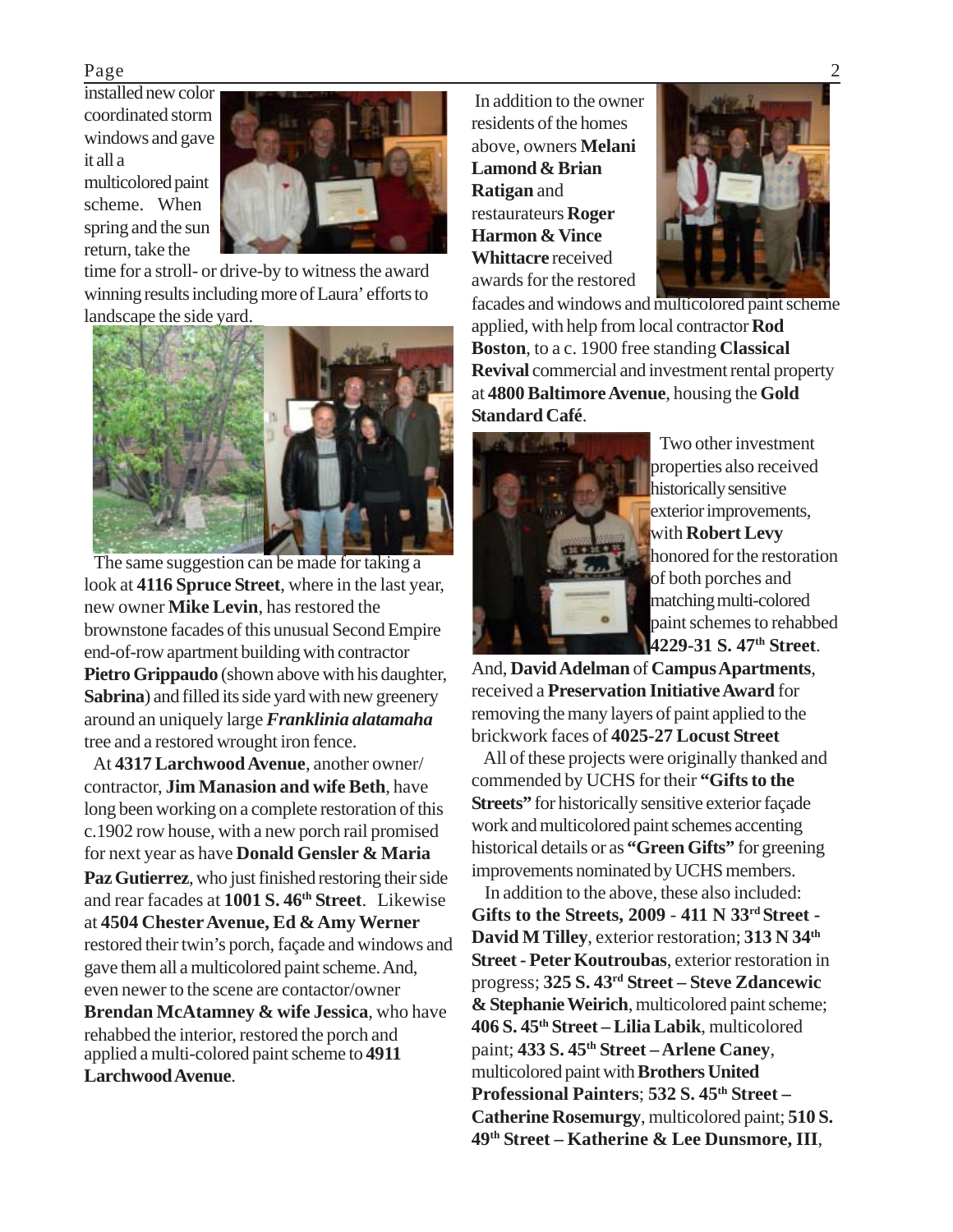#### Page 3

restored porch balustrades with newly-minted oversized original balusters and multicolored paint; **3412 Baring Street - Jonathan Eells & David Sims**, multicolored paint and new landscaping; **3415 Baring Street - Michael Resnick & Frank Sarlo**, porch restoration, new landscaping and restoration of wrought iron fencing; **3503 Baring Street - Carolyn Healy & John Phillips**, wood restoration and exterior painting; **3510 Baring Street - Stephen Jay Mytyk & William Timothy Price**, exterior painting and restoration of wrought iron fencing; **4339 Larchwood Avenue – Marybeth Gasman & Edward Epstein**, multicolored paint; **4324-26 Osage Avenue – Kate Rosen & Benjamin Woolsey**, restored windows and front porch; **4513 Osage Avenue - Ilya Nassrallah & Maclean Pancoast**, multicolored paint; **4515 Osage Avenue - Sergev Y Medvedev & Nataliya P. Bosak**, multicolored paint; **4909 Walnut Street - James & Elizabeth Menasion**, façade restoration and multi-colored paint.

 **Green Gifts to the Streets, 2009** - **1017 S. 48th Street – Emily Wilson**, newly landscaped front yard; **3501 Baring Street - Mark L Brack**, new landscaping; **4501 Regent Street - Joan Halbert & Paul Brooks**, restored garden wall using original stones along S. 45th Street; **4802-04 Springfield Avenue – Linda Stanley**, **Angela & Paul Coghlan** and **Steve McCoubrey**, designer and installer; landscaping twin front yards.

 Thanks to **Roy Harker** and **Mo Phillips** of the **UCHS Board of Governors** for another successful awards selection and presentation.

 So keep a look out for new projects in 2010 that warrent nomination for **"Gifts to the Streets"** streetscape improvements and **UCHS** will send a letter of commendation and put them on the list for possible **Preservation Awards** for next years **Valentine's Day Award Tea**, hopefully one with less snow than this year's.

## **MAPPING**

### **POWELTONIANS**

 Also at this year's Awards Tea, **Doug Ewbank** of **Powelton** presented a tantalizing "tasting" of the research he has been conducting on the historic

properties and people in **Powelton Village** and sent along this article he developed for the *Powelton Post*. We think his project has interest, not only for our members from that area of **University City**, but for a much broader audience. We reproduce Doug's engaging introduction here for you to take your own cyber "tour".

 "Did you ever wonder who lived in your house in the decades before you? We generally know something about our immediate predecessors. But what about the first residents in 1860 or 1900? Were the houses on your block generally owneroccupied in 1900? Who lived in the mansions on **Powelton Avenue** or the **"Opera House" (3604 Hamilton)**? Who lived in the houses on **Bingham Place (the 3200 block of Pearl St.)**?

 Answers to these and many other questions are being added to the **Interactive Map on PVCA's website**www.poweltonvillage.org (Click on "history" then on "interactive property map" Houses for which research findings are available will have a "finger pointer" for accessing further information. Ed.) .

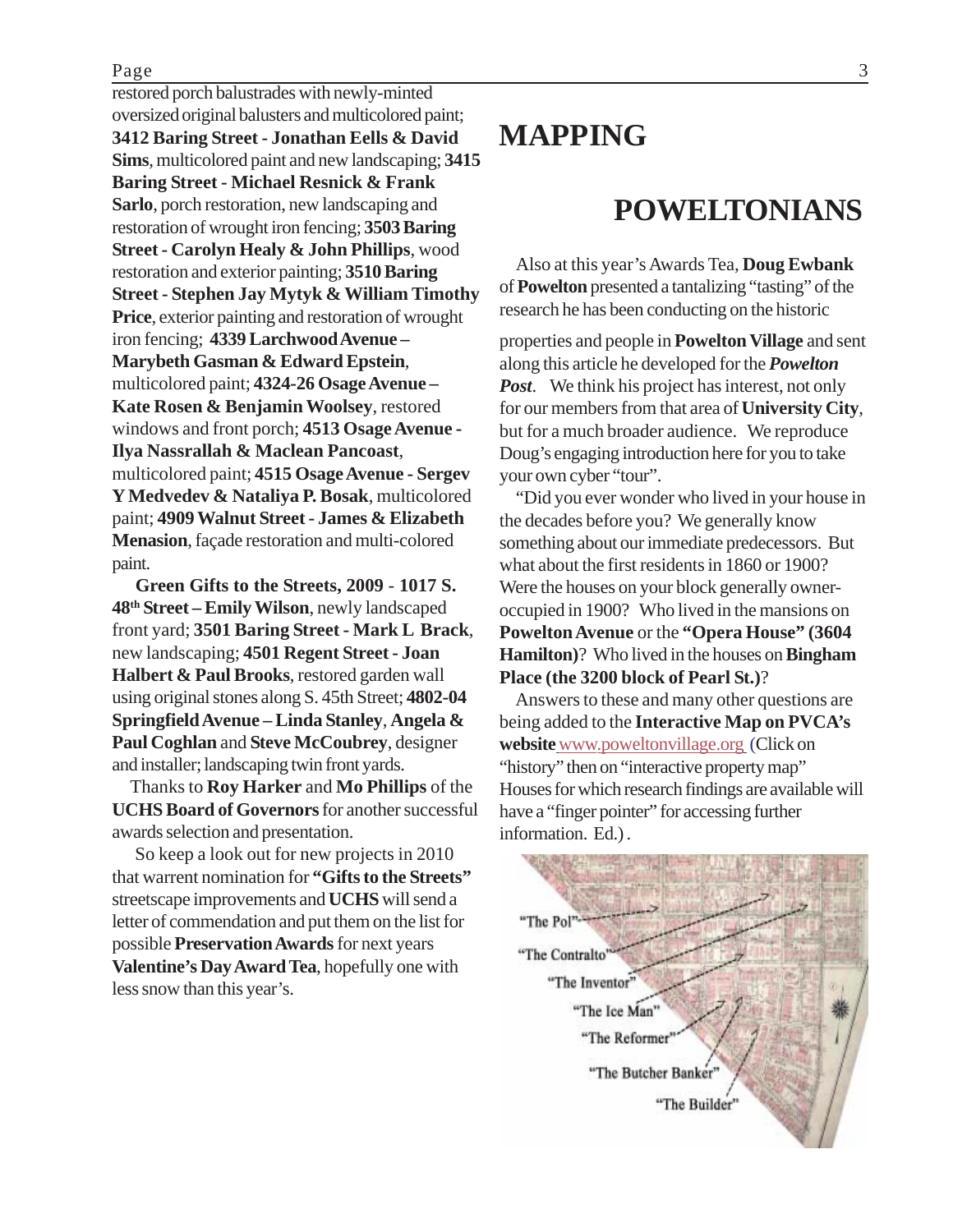This project grew out of background sheets for the house tour in 2008. The basic information comes from the censuses of 1860-1930 which give names and some social characteristics such as place of birth and occupation. It's often possible to follow people as they moved around Powelton, got married and raised families. Once you have names, you can start **Googeling**. **Sabra Cameron** and I have found an astonishing array of genealogies, biographies, news items, etc. that provide insights. Without the interactive map, this would just be a disk full of data. **Keith Roeckle** came up with the idea and the computer program to make it work. He put buttons on each house on a copy of the 1927 Bromley Atlas so you can access information with a mouse click on a house.

 The site is designed for "touring" the neighborhood. Most pages now have links to neighboring houses so you can tour a block. Start at the **Riebenack** mansion (**Ross Commons**) at 34th and Powelton then follow down 34<sup>th</sup> St. to see who lived where Drexel's new **Millennium Hall** now stands. Take a tour of the homes of **Kevin Bacon**'s father and grandparents starting at **3603 Baring**. Interested in houses that aren't there anymore? Try the houses where the **Powel School** stands or **209 N. 35th** (the "D" parking lot, labeled **"Hampton Court"**). A red square marks **3316 Baring** which once sat on the land now occupied by **3308-3310 Baring** and **3315-3333 N. 34th.**

 There are many surprises. For example, **John Keffer** was sent to **Alabama** by the **Union League** to oversee reconstruction after the **Civil War**. The artist **Maxfield Parrish** spent much of his childhood here. Poweltonians were members of the corrupt **Republican** machine that ran **Philadelphia** (e.g., **Richard Peltz**) as well as Union League reform politicians (e.g., **Erastus Poulson**). **George Washington Taylor** was a leader in the anti-slavery movement who boycotted goods made with slave labor. **Isaac Ray** laid the medical and legal foundation for the "insanity defense." Architect **Frederick Thorne** designed his home in a **Victorian** style that reflected **Japanese** design. There are many more.

 The map now has entries for 350 houses with information from about three censuses each. There is much more to add and we are posting new

 $Page$   $4$ information every week. Let me know if you would like to see more about your house. What topics interest you most: the Civil War? arts? politics? industry? Powelton has it all!"

> Have fun and congratulations to all who had and have a hand in this imaginative on-going project.

## **HELP GET BETTER ACCESS TO RECORDS**

 **Tim Gruber** of **People for Better Pennsylvania Historical Records Access** sent us this update: "on our effort to get the older Pennsylvania state death certificates more accessible and available online. So far there are 383 organizational supporters for this cause including your organization and we are working on getting many more. However, we still need individuals writing letters and sending emails (it all literally helps and it never hurts to write more than once). As one state legislator told me it's all about the squeaky wheel. Hopefully the **Pennsylvania General Assembly** will do more than spend all year passing the budget and will start working on other issues including our bill, HB 931.

 By the way, there are now twelve states that have scanned images of their older state death certificates available online: **Arizona, Georgia, Kentucky, Massachusetts, Michigan, Missouri, North Carolina, Ohio, South Carolina, Texas, Utah** and **West Virginia.** Six other states have extracted data available online: **Washington, Alabama, Louisiana, New Mexico, Idaho and Florida. Arizona, Delaware, Washington** and **West Virginia** now have scanned images of their older state birth records online. The links to the various states can be found on the "Death Certificates for Other States, Etc" section of our website: http://users.rcn.com/timarg/PaHR-Access.htm. However, it will not happen in Pennsylvania unless we make enough noise about it.

 Thank you for all your help." Tim can be reached at 610-791-9294.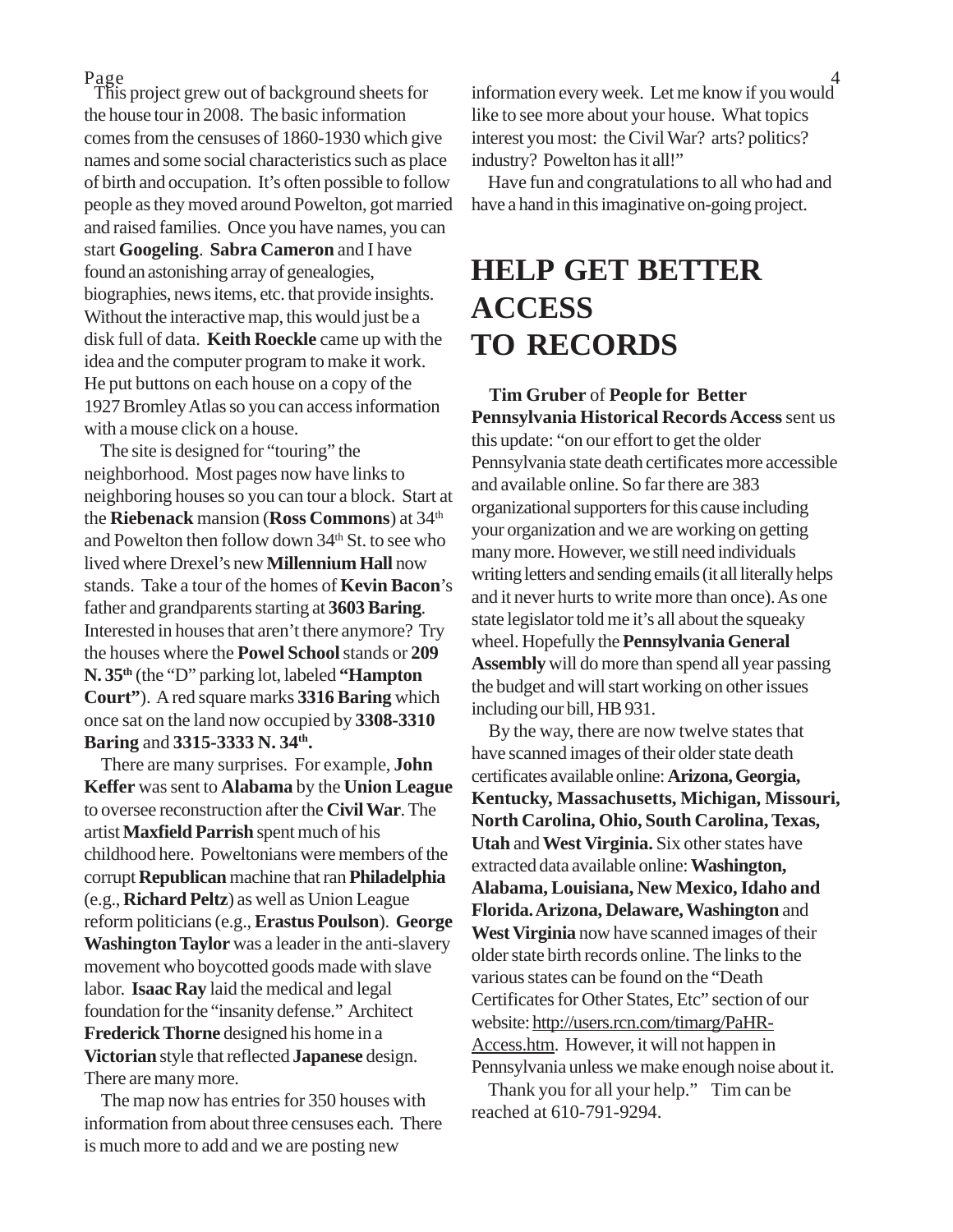

If you are the owner of an older or historic home, or thinking of becoming one, make plans to spend Saturday, **April 3, 2010** from 9 to 5 at the **Preservation Alliance's Old House Fair, Germantown Friends School, 31 W. Coulter Street**. General admission tickets available at the door are \$10; Preservation Alliance members \$5

 The fair will feature over 70 exhibition booths of preservation professionals and vendors and will offer hands-on demonstrations by specialty craftspeople and presentations on preservation practices, products and services.

 Special features of the Old House Fair include: •Demonstrations and presentations by participating professionals about the products, skills and/or services they offer.

• *Ask the Experts* panels, 15-minute problem solving consultations for homeowners with an array of old house specialists.

• Free, 15-minute exterior paint color consultations with **"The Color Doctor," John Crosby**

#### **Freeman,** featured in *Old House Journal***.**

• Free consultation on problem mortar, brick and stone repairs with *Limeworks.US***.** Bring a small bagged sample for an observation on how to address your masonry issue.

• Presentation of *Homeowner Awards* to private homeowners with exemplary stewardship in preservation through renovation and maintenance of their property.

 For additional information, please contact **Amy McCollum, Old House Fair Coordinator** at 215.546.1146, x7 or via e-mail at Amy@Preservation.Alliance.com.

# **AND SPECIAL THANKS TO**

All of those who recently renewed your **UCHS** dues, especially those who sent especially generous additional contributions as **Sustainers of UCHS – David Adelman, Campus Apartments; Elizabeth Bressi-Stoppe, University of the Sciences in Philadelphia; Dan DeRetis, Apartments @ Penn; Barry Grossbach & Mike Hardy, David Horwitz, Michael Levin, Sue & Jack Minnis, Chip & Marci Staddon, Larry Gladney & Jackie Tanaka** or as generous **Friends of UCHS – David Othmer & Maureen Barden, Carol & Richard Betts, Scott Wilds & Martin Bodtmann, Joan Halbert & Paul Brooks, Mary McGettigan & Larry Caputo, James M. Donley, Libby Rosof & Murray Dubin, Robert & Geraldine Giuntoli, Joanne & Leon Kellerman, Richard Lowe, Michael Lynch, Brian W. Yachyshen & Jacqueline B. McCrea, Maureen Tate & Jerry McHugh, Peter A. Shelton, Phebe & George Shinn, David Ade & Paul R. Steinke, Carol Thomson, Joan Weiner, Jean Wolf, The Woodlands; Michael & Peggy Wright.**

# **YOUR EMAIL**

## **PLEASE**

 If you haven't done so before, we would appreciate your sharing, at info@uchs.net, your latest email address to receive future issues of *"On the West Side"* and help us save postage, paper and the planet.